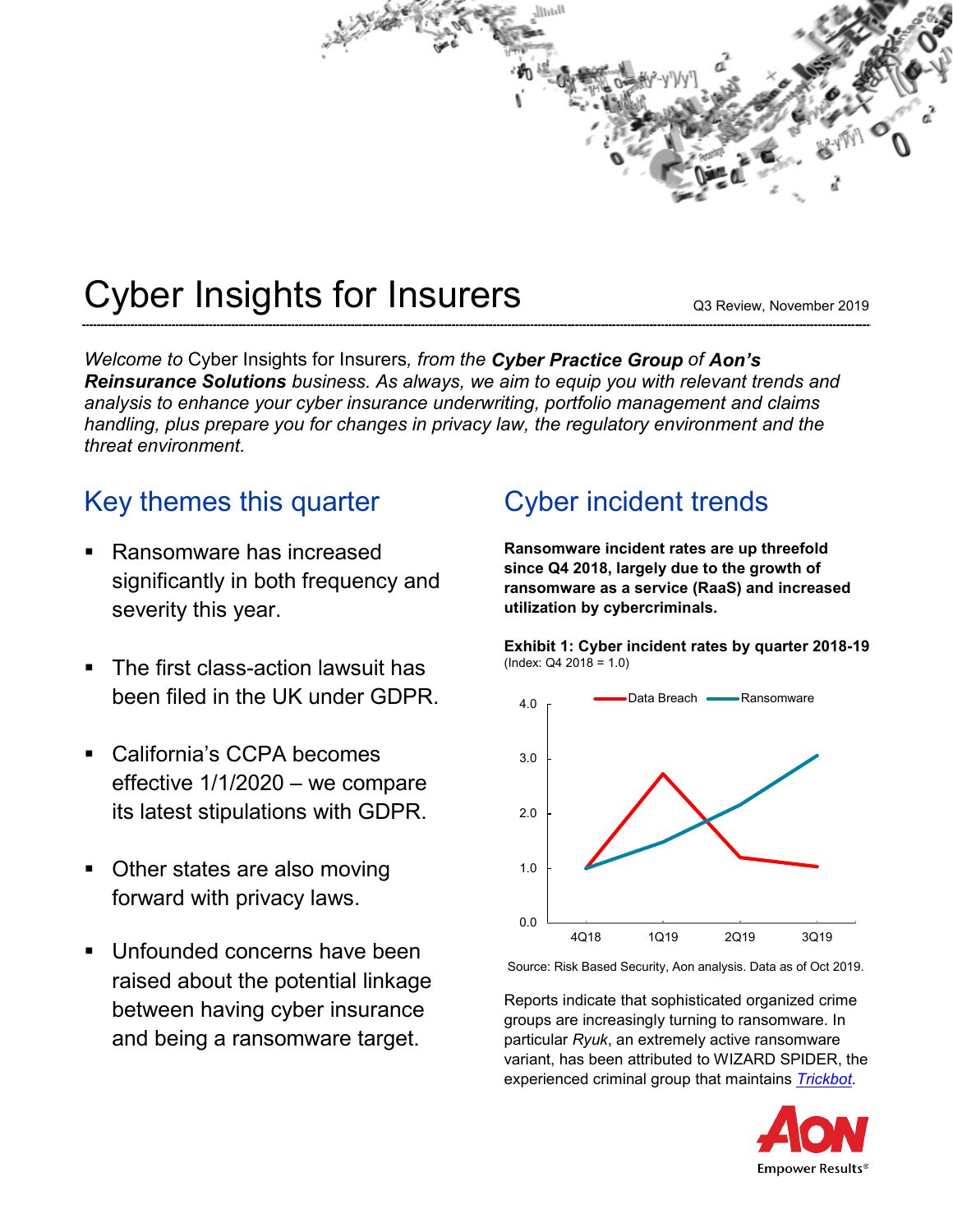The costs [of ransomware attacks](https://healthitsecurity.com/news/ransomware-costs-on-the-rise-causes-nearly-10-days-of-downtime) continue to increase across all sectors, with payments *tripling* from an average of USD12,762 to USD36,295 during the second quarter alone. The total cost of ransomware to a company includes both recovery expenses (including ransom payments, forensic fees, and assistance rebuilding servers) and downtime costs. The [average downtime](https://healthitsecurity.com/news/ransomware-costs-on-the-rise-causes-nearly-10-days-of-downtime) increased from 7.3 days in Q1 to 9.6 days in Q3. Downtime costs are typically 5-10 times larger than the actual ransom amounts, due to lost productivity and revenue opportunities.

[RaaS](https://www.tripwire.com/state-of-security/security-data-protection/ransomware-service-raas-works/) variants are playing a key role in raising downtimes as well as frequency. RaaS allows even novice hackers and black hat operatives to adopt traditional Software as a Service (SaaS) models to enable criminal enterprise. Cybercriminals may write ransomware code and sell or rent it under an affiliate program for a quick profit to others intending to launch an attack. In addition, RaaS providers may offer an entire platform to manage ransomware campaigns. Various RaaS packages can be found in the market, reducing the need to code malware. This malicious franchise-like deployment model allows virtually anyone to become an "affiliate" of an established RaaS package or service.

The most prolific RaaS tool during the quarter was *REvil*. According to threat intelligence, *REvil* appears to have been developed by the same actors as the previous RaaS variant *GandCrab.* Due to the nature of RaaS, actors use a variety of attack methodologies. The method of initial compromise varies from phishing to watering hole attacks that compromise the popular content management system (CMS) WordPress. Based on these methodologies, victims of ransomware appear to be targets of opportunity.

RaaS has contributed to [upward trends in both](https://www.coveware.com/blog/2019/7/15/ransomware-amounts-rise-3x-in-q2-as-ryuk-amp-sodinokibi-spread)  [frequency and severity](https://www.coveware.com/blog/2019/7/15/ransomware-amounts-rise-3x-in-q2-as-ryuk-amp-sodinokibi-spread) of claims due to less reliable data recovery and ransom payment success rates. These factors depend largely on the ransomware variant and threat actor group. Less reliable data recovery is symptomatic of novice hackers utilizing RaaS models, which can prompt longer and more costly ransomware attacks. As many as 96% of

organizations that pay a ransom receive working decryption tools, but full data recovery is becoming less certain. Incident [duration has increased for](https://www.coveware.com/phobos-ransomware-payment)  *Phobos* [ransomware](https://www.coveware.com/phobos-ransomware-payment) cases, where data recovery rates are as low as 85% due to the complex and unreliable decryption tools provided by its current criminal affiliates, who are typically less organized amateurs. This has led to protracted negotiations and complications that arise during decryption. Ransomware variant *Sodinokibi* uses an automated TOR site for payments, which provides victims with a decryption tool. Victims that paid for a decryptor lost 8% of encrypted data during recovery. *Ryuk* ransomware caused even greater damage with 13% of data lost during the recovery process.

#### **Ransomware Claims – Myths and Realities**

On September 19, media reports discussed several situations where cyber insurance played a role in resolving ransomware attacks. It was noted in those reports that Rockville Centre Public Schools, Wakulla County School District, and the city of Stratford, Ontario were all attacked by ransomware, and all three had cyber insurance policies in place. It is noteworthy [Rockville Centre](https://thejournal.com/articles/2019/09/19/district-pays-cyber-ransom-as-business-decision.aspx) paid a \$10,000 deductible while their insurance carrier paid \$88,000 in Bitcoin after putting the district in contact with a third party able to negotiate down the initial ransom of USD176,000. The district superintendent justified paying the ransom based on the infection targeting and encrypting backups. School districts are ideal targets for cybercriminals due to their uniquely vulnerable network security. Credible threat intelligence reports have found no linkage to suggest that cybercriminals are choosing their ransomware targets because of the purchase of cyber insurance. Moreover, FireEye and CrowdStrike continue to highlight the assistance that cyber insurance has brought to ransomware resolutions.

*Aon Analysis: Media reports have confused correlation with causation. Ransomware attacks are widespread, and all sectors and industries are vulnerable. As many as [one quarter of small and](https://www.scmagazineuk.com/ransomware-attacks-three-quarters-bec-attacks-half/article/1595003)  [medium enterprises](https://www.scmagazineuk.com/ransomware-attacks-three-quarters-bec-attacks-half/article/1595003) are estimated to collapse if unable to trade for a month due to an attack. In some instances, paying the ransom may make*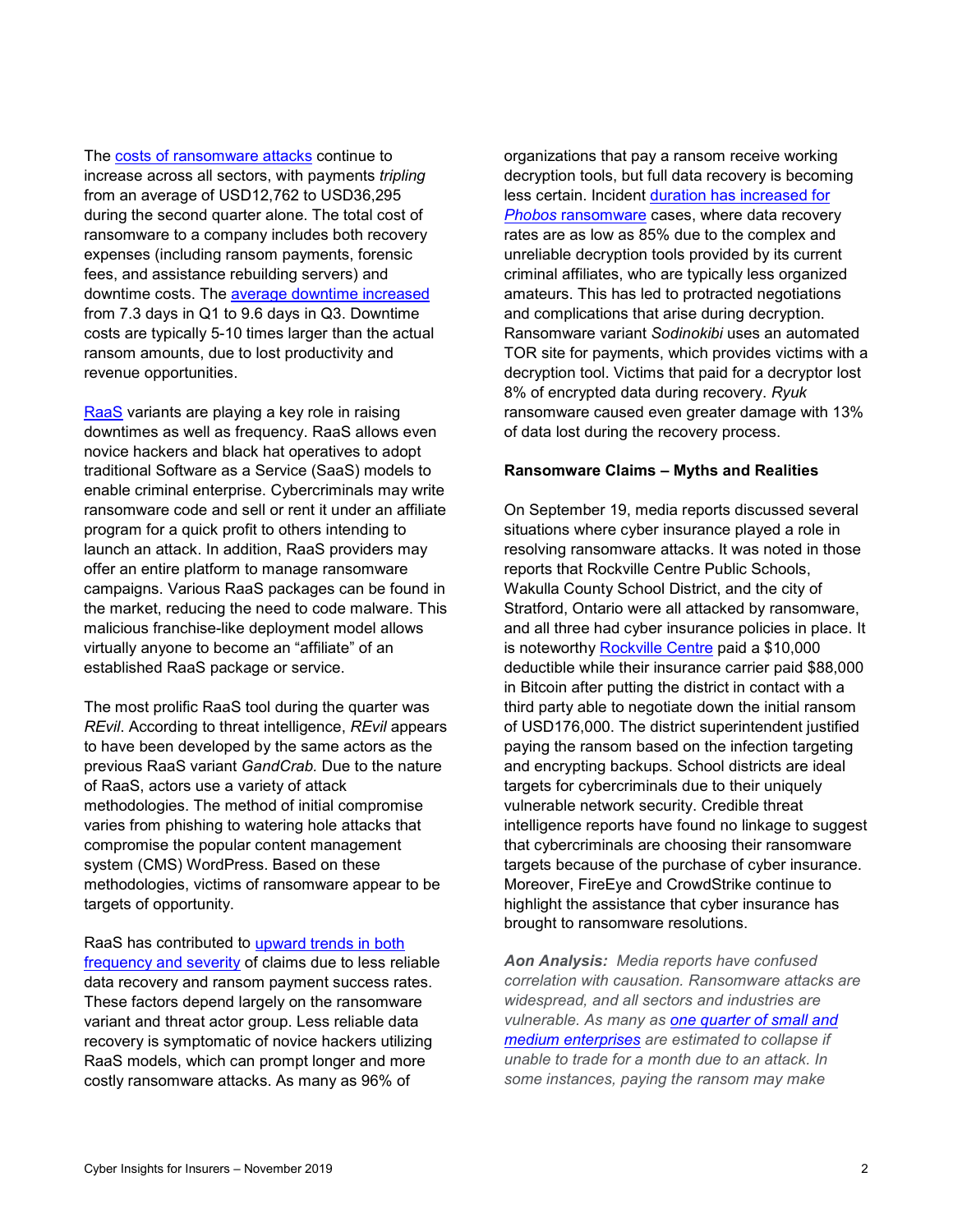*sense to reduce business downtime. However, paying ransoms also entices sophisticated and unsophisticated groups alike to increase their attacks. Relying on a competent and experienced incident responder to navigate – and, if necessary, assist in ransom payments – has become more important than ever. Cyber insurance policies provide these services and offer valuable aid to companies in resolving ransomware attacks.*

### Aggregation risk monitor

**Cloud outages during the quarter were minimal across the globe, averaging well below industry standards for waiting period deductibles. US market leaders experienced very little average downtime for the third quarter in a row.**

#### **Exhibit 2: Cloud provider downtime during Q3:** Top US providers vs. other regions

| Provider      | <b>Outages</b><br>(count) |     | Avg<br><b>Downtime</b><br>(minutes) | <b>Total</b><br>Downtime<br>(minutes) |  |
|---------------|---------------------------|-----|-------------------------------------|---------------------------------------|--|
| North America |                           | 138 | 6                                   | 887                                   |  |
| AWS           |                           |     |                                     |                                       |  |
| Microsoft     |                           | 6   | 1                                   | 5                                     |  |
| Google        |                           |     |                                     |                                       |  |
| <b>IBM</b>    |                           | 3   | 72                                  | 217                                   |  |
| Rackspace     |                           |     |                                     |                                       |  |
| All Others    |                           | 129 | 5                                   | 666                                   |  |
| Europe        |                           | 95  | 9                                   | 808                                   |  |
| <b>APAC</b>   |                           | 121 | 5                                   | 580                                   |  |

Source: Cloud Harmony, analysis by Aon

#### **Amazon Web Services (AWS) Route 53 DNS Service was impacted by a DDoS attack.**

On October 22, AWS' Route 53 DNS service suffered a distributed denial of service (DDoS) attack. [According to AWS,](https://status.aws.amazon.com/) the attack targeted domains associated with Simple Storage Solution (S3) buckets, but also impacted other AWS services, including Elastic Compute Cloud (EC2). Although public reporting indicated an 8-hour attack, AWS health indicators and third-party monitoring services did not report a significant outage of Route 53 or S3 services (only several minutes at the time of this

report). [AWS stated](https://www.theregister.co.uk/2019/10/22/aws_dns_ddos/) the attack caused "resolvers for a small number of AWS names to fail," suggesting the impact of the attack was not a system-wide outage. Additionally, AWS claimed its Advanced Shield DDoS protection service assisted in mitigating the attack. Due to the interconnected nature of DNS, other service providers were ultimately impacted.

*Aon Analysis: There are some similarities to the Dyn attack in 2016; both involved DDoS attacks on DNS services. However, AWS appears to have largely mitigated this attack through its DDoS protection service and unlike with Dyn, AWS service was not completely disrupted. It is still unclear if this attack targeted Route 53, all S3 services, or specific S3 buckets. As of late October 2019, no known insurance claims have materialized from this attack.* 

#### **GitHub has again been used as a central distribution channel for malware.**

*Trickbot*, the prolific banking Trojan-turned *Ryuk* downloader has been distributed via GitHub repositories. GitHub was built to serve as a DevOps platform and file repository. Millions of businesses and individuals download tools, plug-ins, and applications from GitHub, making it a central software supply chain target. In the past, GitHub has also been used by the Magecart web application payment card skimming group to distribute malicious plug-ins.

*Aon Analysis: A key source of potential aggregation remains software supply chain compromises. Many thousands or perhaps millions of individuals and businesses may unwittingly download malicious software from third-party websites like GitHub. Additionally, we have seen otherwise legitimate updates corrupted by sophisticated groups, including nation states, to target victims. Although patching remains a critical component in preventing malicious attacks, care must be taken by administrators to ensure updates and plug-ins downloaded from third-party sites are untainted.*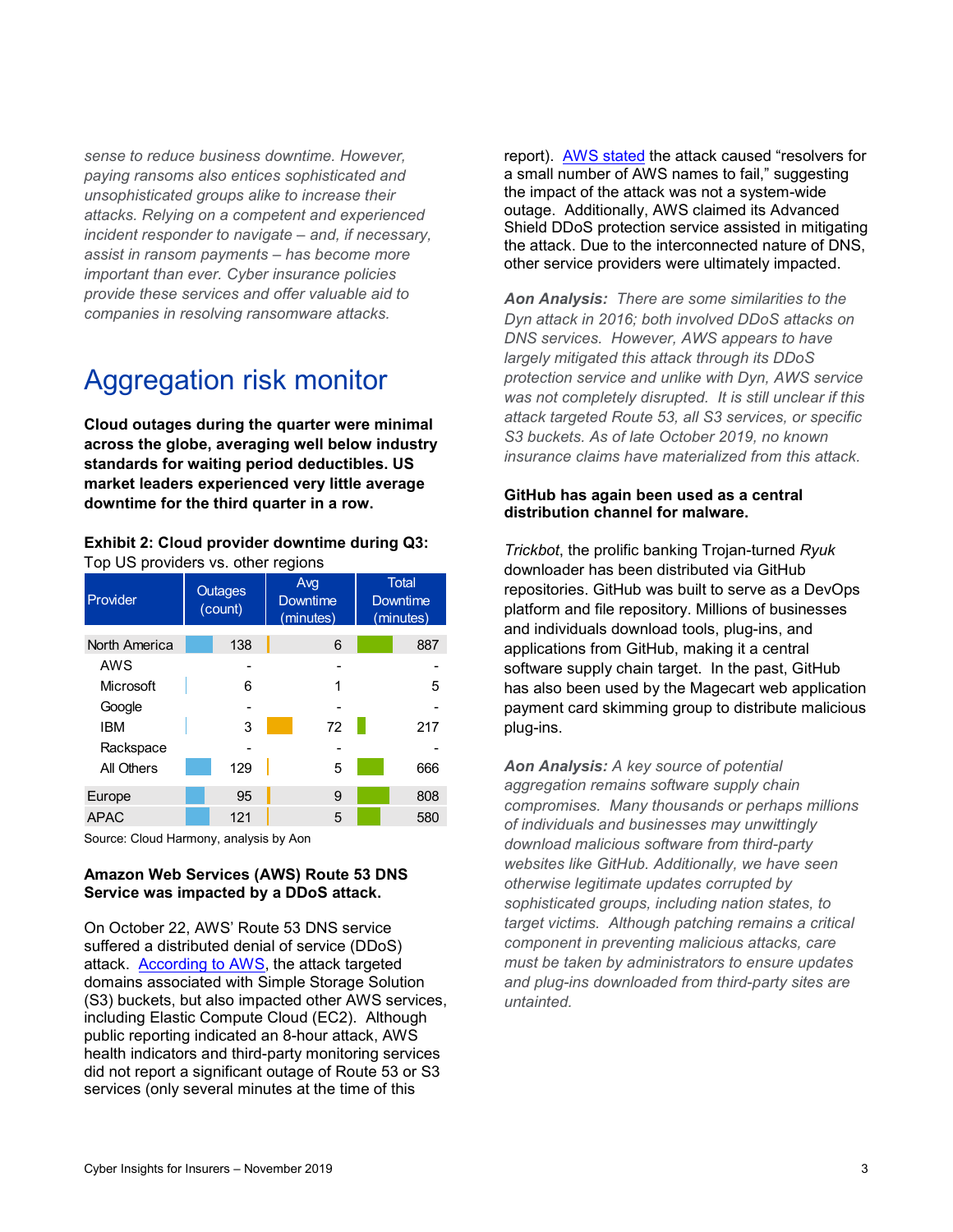### Spotlight: global privacy law

For over eighteen months, insurers and businesses have sought to fully understand and comply with the [EU General Data Protection Regulation](https://ec.europa.eu/info/law/law-topic/data-protection_en) (GDPR) which took effect on May 25, 2018. The GDPR consists of 99 Articles that include mandates on the consent given by data subjects in the [European](https://europa.eu/european-union/index_en)  [Union](https://europa.eu/european-union/index_en) (EU) before their data is processed by an entity, time limits on retaining data, the appointment of data protection officers, the designation of an EU representative, and a list of regulations on the collection, processing and storing of personal data.

The passage of GDPR was a watershed event and has inspired new regulation in other jurisdictions. Mostly notably, businesses in the US are now contemplating their compliance requirements under the [California Consumer Privacy Act](https://leginfo.legislature.ca.gov/faces/codes_displayText.xhtml?lawCode=CIV&division=3.&title=1.81.5.&part=4.&chapter=&article=) (CCPA) which is set to take effect on January 1, 2020. New laws have been passed in New York (SHIELD), Nevada, and Maine as well.

Given all this recent activity, we are devoting the remainder of this issue to provide a summary of the latest information available about the current data privacy laws and what they mean for insurers.

#### **The first class-action lawsuit under GDPR has been filed in the UK.**

As many as 500,000 customers of British Airways (BA) may participate in [class-action lawsuit against](https://www.theinquirer.net/inquirer/news/3082323/british-airways-breach-class-action-go-ahead)  [BA](https://www.theinquirer.net/inquirer/news/3082323/british-airways-breach-class-action-go-ahead) over its 2018 data breach.

As reported in our [last issue,](http://app.response.aonunited.com/e/er?s=362693299&lid=5573&elqTrackId=f53936ad1b5b41228216feb415584822&elq=92758e81bf624c1cb88d37bdb36fe465&elqaid=4952&elqat=1) in July 2019, the [Information Commissioner's Office](https://ico.org.uk/) (ICO) in the UK proposed a GBP183 million fine on BA, the first levied under the GDPR for non-compliance. The ICO looked at the variety of information compromised and the insufficient protections when it levied a fine representing 1.5% of the company's global turnover.

*Aon Analysis: Class-action lawsuits for data protection breaches have not been common in the UK. Under GDPR, markets may now anticipate compensation awarded to data subjects in litigation as well as regulatory fines and penalties.* 

### CCPA vs. GDPR

The CCPA grants California consumers the right to know about and control the personal information that businesses collect about them.

Since compliance with the GDPR does not ensure compliance with the CCPA, businesses are relying upon the advice of counsel to navigate toward compliance. The stakes are high as businesses seek to avoid fines and penalties for non-compliance as well as costly litigation following data breaches.

A comparison of the main points of each law appears on the next page. Here, we highlight some of the key similarities and differences:

#### *Scope*

GDPR is broader in scope and territorial reach. GDPR applies to entities regardless of size, revenue or the amount of personal data processed. The CCPA carves out non-profits as well as small businesses with revenues up to \$25 million.

#### *Protections*

GDPR puts protections on personal data about data subjects. CCPA protects personal information (PI) about consumers, with employees and B2B transactions coming under the law in 2021. These laws are substantially different in approach, but similarly broad in effect. It is worth noting that CCPA includes the PI of households, not just individuals.

#### *Individual Rights*

The laws provide individuals with similar rights to access and delete the data that entities hold about them, although GDPR also gives individuals the right to Correction, Rectification, and Opposition of data as well as Data Portability. It is worth noting that under GDPR one must *opt in* to sharing data with third parties, whereas under CCPA adults age 16 and older are given the right to *opt out*.

#### *Litigation, Fines and Penalties*

GDPR is more stringent than CCPA, but both significantly increase the financial penalties that entities must pay for missteps. The GDPR fines have been much discussed, their insurability still debated, and as noted earlier, class-action lawsuits for data breaches are now a reality.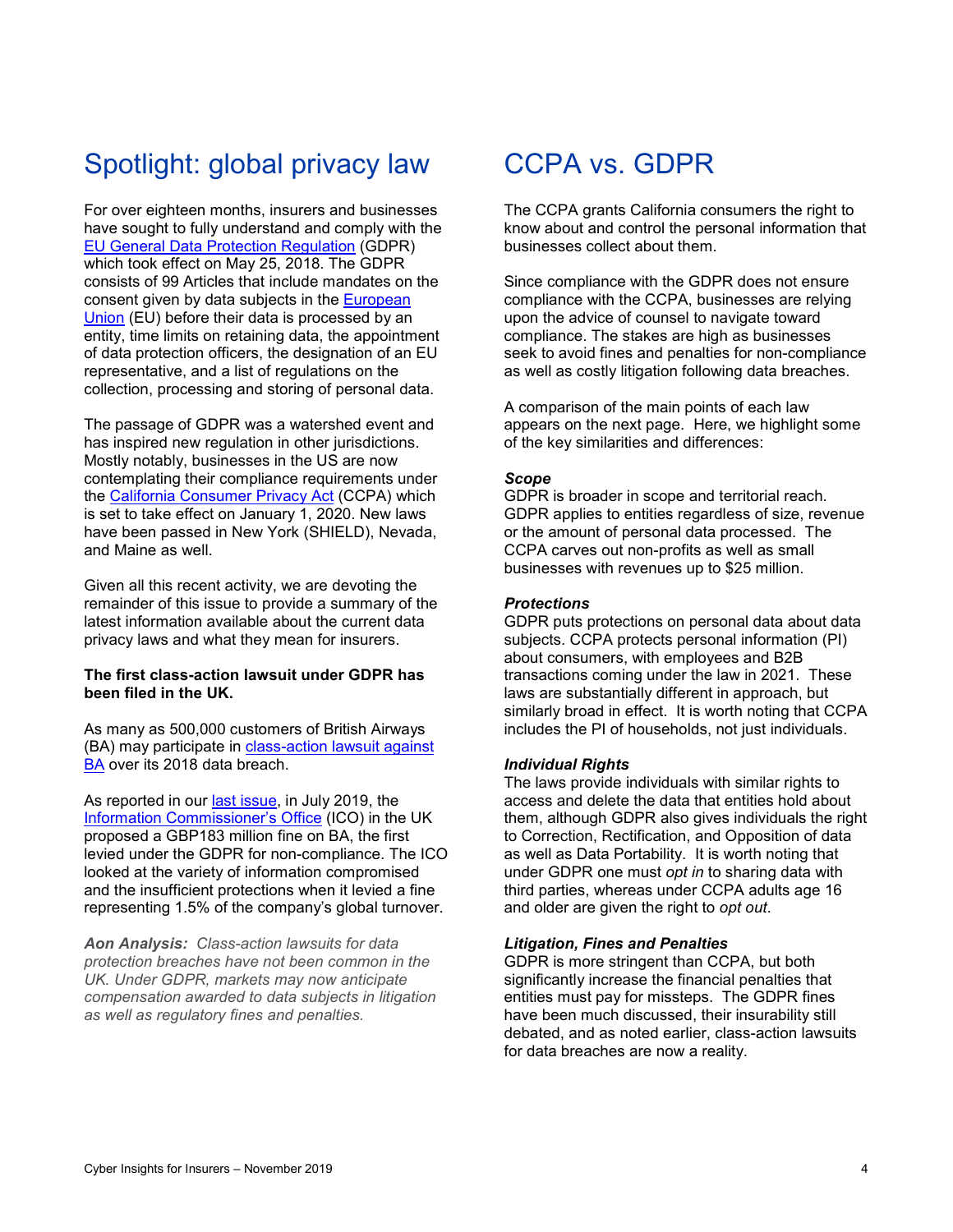### **Table 3: Key Points of GDPR and CCPA**

| <b>GDPR</b>                                                                                                                                                                                                                                       | <b>CCPA</b>                                                                                                                                                                                                                                                                                                           |  |  |  |  |
|---------------------------------------------------------------------------------------------------------------------------------------------------------------------------------------------------------------------------------------------------|-----------------------------------------------------------------------------------------------------------------------------------------------------------------------------------------------------------------------------------------------------------------------------------------------------------------------|--|--|--|--|
| European Union - effective 25 May 2018                                                                                                                                                                                                            | State of California - effective 1 January 2020                                                                                                                                                                                                                                                                        |  |  |  |  |
| Who & what is protected?                                                                                                                                                                                                                          |                                                                                                                                                                                                                                                                                                                       |  |  |  |  |
| <b>Data subjects</b> = identified or identifiable persons to<br>whom personal data relates<br>Protects the data privacy rights of all persons in EU<br>Personal data is any information relating to an<br>identified or identifiable data subject | <b>Consumers = California residents regardless of</b><br>٠<br>physical location<br>Employees & B2B transactions (deferred 1 year)<br>٠<br>Personal information (PI) that identifies, relates<br>٠<br>to, describes, is reasonably capable of being<br>associated with, or linked to a consumer/household              |  |  |  |  |
| Who is regulated?                                                                                                                                                                                                                                 |                                                                                                                                                                                                                                                                                                                       |  |  |  |  |
| Data controllers and data processors:<br>Established in the EU that process personal data<br>Not established in the EU that process EU data<br>٠<br>subjects' personal data                                                                       | Any for-profit entity doing business in California, that<br>meets one of the following:<br>Gross revenue > USD25 million<br>$\blacksquare$<br>Buys, sells, receives or shares PI of >50,000<br>consumers, households, or devices annually<br>Derives $\geq 50\%$ revenue from selling or sharing PI<br>$\mathbf{E}$ . |  |  |  |  |
| <b>Individual rights</b>                                                                                                                                                                                                                          |                                                                                                                                                                                                                                                                                                                       |  |  |  |  |
| Access, Deletion, Opt-In to sharing information with<br>٠<br>third parties, Correction, Rectification, Opposition,<br>Data Portability<br>Default age for consent is 16 (minimum 13 by<br>٠<br>member state law)                                  | Access, Deletion, Opt-Out from sharing or having<br>PI sold (aka right to say no)<br>Minors under 16 may opt-in to selling of their data<br>(aka right to say no)<br>Non-discrimination: Equal service or price if<br>exercise rights under CCPA                                                                      |  |  |  |  |
| <b>Security</b>                                                                                                                                                                                                                                   |                                                                                                                                                                                                                                                                                                                       |  |  |  |  |
| Requires data controllers and processors take<br>appropriate technical and organizational measures<br>to ensure security level appropriate to the risk                                                                                            | No directly imposed data security requirements, but<br>$\bullet$<br>private right of action available for data breaches<br>caused by failure to maintain reasonable security<br>practices                                                                                                                             |  |  |  |  |
| <b>Exemptions</b>                                                                                                                                                                                                                                 |                                                                                                                                                                                                                                                                                                                       |  |  |  |  |
| Related to national security, criminal justice,<br>٠<br>personal or household activities                                                                                                                                                          | HIPAA, GLBA, FCRA, DPPA, Publicly available,<br>government records<br><b>Clinical Trials</b><br>$\blacksquare$<br>Contracts with third parties or service providers                                                                                                                                                   |  |  |  |  |
| <b>Enforcement actions for non-compliance (fines)</b>                                                                                                                                                                                             |                                                                                                                                                                                                                                                                                                                       |  |  |  |  |
| Severe: Up to EUR20 million or 4% of total global<br>turnover of prior year, whichever greater;<br>Less Severe: Up to EUR10 million or 2%,<br>٠<br>whichever greater                                                                              | Civil penalties of:<br>USD2,500 per violation, or<br>Up to USD7,500 per violation if intentional<br>30 days to cure violation<br>٠                                                                                                                                                                                    |  |  |  |  |
| <b>Private right of action (penalties)</b>                                                                                                                                                                                                        |                                                                                                                                                                                                                                                                                                                       |  |  |  |  |
| Data Breach<br>Security Breach                                                                                                                                                                                                                    | Data Breach<br>٠<br>Unauthorized access of PI (due to lack of<br>٠<br>reasonable security procedures)<br>Actual damages, or Statutory damages from<br>٠<br>USD100 to USD750 per consumer per incident<br>30 days to cure violation<br>٠                                                                               |  |  |  |  |
| <b>Insurance coverage</b>                                                                                                                                                                                                                         |                                                                                                                                                                                                                                                                                                                       |  |  |  |  |
| Network Security & Privacy Liability<br>Regulatory Fines & Penalties                                                                                                                                                                              | Network Security & Privacy Liability<br>Regulatory Fines & Penalties                                                                                                                                                                                                                                                  |  |  |  |  |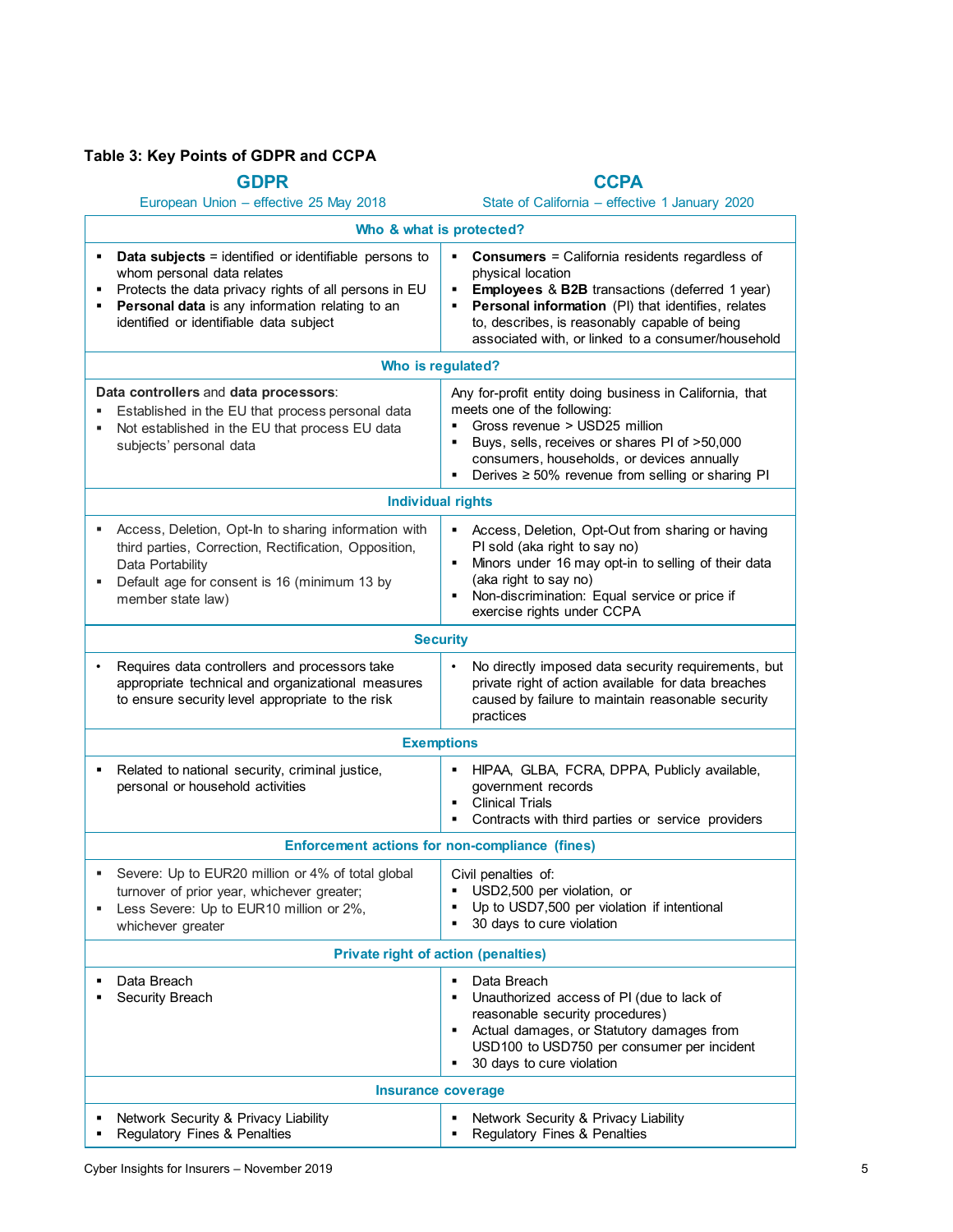The penalties for non-compliance with CCPA are much more benign: USD2,500 per violation or USD7,500 if the violation is intentional. But the CCPA provides California residents the right to sue companies for data breaches of their personal information if the company fails to use reasonable security measures to protect it. Residents can seek statutory damages of between USD100 and USD750 per consumer per incident under the law. This private right of action for a data breach has been touted as the first of its kind in the nation, allowing consumers to sue following a data breach without having to prove they suffered actual harm or damages. Based on the amendments passed on October 11, however, class-action lawsuits may only be brought for data breaches pursuant to California's data breach notification law when the personal information is "nonencrypted and nonredacted."

#### **California's Data Breach Notification Law has also been amended.**

The [California Data Breach Notification Law has](https://portswigger.net/daily-swig/california-expands-data-breach-notification-law-to-include-passport-and-biometric-data)  [been expanded,](https://portswigger.net/daily-swig/california-expands-data-breach-notification-law-to-include-passport-and-biometric-data) also effective January 1, 2020, by requiring businesses to notify consumers of compromised passport numbers and biometric information. In security breach notifications, the new law requires instructions on how to notify other entities that used the same biometric data to no longer rely on data for authentication purposes.

*Aon Analysis: Under CCPA, statutory damages eliminate the difficult task of calculating actual damages caused by a breach, which could encourage an uptick in lawsuits by data breach plaintiffs. Cyber claim frequency is likely to increase due to the expanded definition of personal information. Moreover, the private right of action also paves the way for greater litigation, if the courts do in fact tamp down on the ongoing ambiguity in the Article III standing to sue rulings. Cyber claim severity is also likely to increase due to noncompliance fines and penalties as well as actual damages or statutory damages soon to be in play under the private right of action. But with restrictions on class-action lawsuits, the impact to severity is likely to be moderated. Businesses may find it easier to demonstrate that they did not violate their "duty to maintain reasonable security procedures and practices." Finally, while some reports have found that GDPR fines and penalties are not insurable, fines and penalties [in California are more likely](https://www.insurancejournal.com/news/west/2018/07/03/494203.htm)  [insurable.](https://www.insurancejournal.com/news/west/2018/07/03/494203.htm)*

### Other US State Privacy Laws

#### **Nevada**

As of October 1, 2019, Nevada's new Internet [Privacy Law, SB 220](https://legiscan.com/NV/text/SB220/id/2027196) (SB220) officially went into effect, making it the first state to follow in California's footsteps. The new law amends the state's existing online privacy law for owners and operators of Internet websites or online commercial providers.

Under this new law, like the CCPA, a consumer can submit a notice to an operator to opt out of the sale of their information to third parties. Unlike the CCPA, there is no private right of action. [The bill authorizes](https://www.jdsupra.com/legalnews/new-nevada-privacy-law-takes-effect-in-62796/) [the AG to seek an injunction or a civil penalty of up](https://www.jdsupra.com/legalnews/new-nevada-privacy-law-takes-effect-in-62796/)  [to USD5,000 for each violation by an operator.](https://www.jdsupra.com/legalnews/new-nevada-privacy-law-takes-effect-in-62796/) 

SB 220's definition of "sale" is not as broad at the CCPA's and includes several key exceptions. SB 220 also does not amend the law's existing [definition](https://www.jdsupra.com/legalnews/new-nevada-privacy-law-takes-effect-in-62796/#NRS603ASec320) of "covered information." By contrast, the CCPA's definition of "personal information" is generally broader.

*Aon Analysis: Businesses were only given five months to comply with this law, so Nevada will be a jurisdiction to watch in terms of enforcement actions for non-compliance.* 

#### **Maine**

In June 2019, the US State of Maine has passed [An](http://www.mainelegislature.org/legis/bills/getPDF.asp?paper=SP0275&item=1&snum=129)  [Act to Protect the Privacy of Online Customer](http://www.mainelegislature.org/legis/bills/getPDF.asp?paper=SP0275&item=1&snum=129)  [Information which takes effect on July 1, 2020.](http://www.mainelegislature.org/legis/bills/getPDF.asp?paper=SP0275&item=1&snum=129) 

The law provides strict measures for the approximately 80 broadband internet service providers (ISPs) in Maine, requiring them to obtain express consent from a customer before selling to or sharing data with a third party.

While the CCPA gives customers the right to opt out, the law in Maine prohibits ISPs from utilizing customer data unless the customer *opts in* – which is more stringent like the GDPR.

The new law will only apply to ISPs serving customers that are physically located and billed for services in the State of Maine.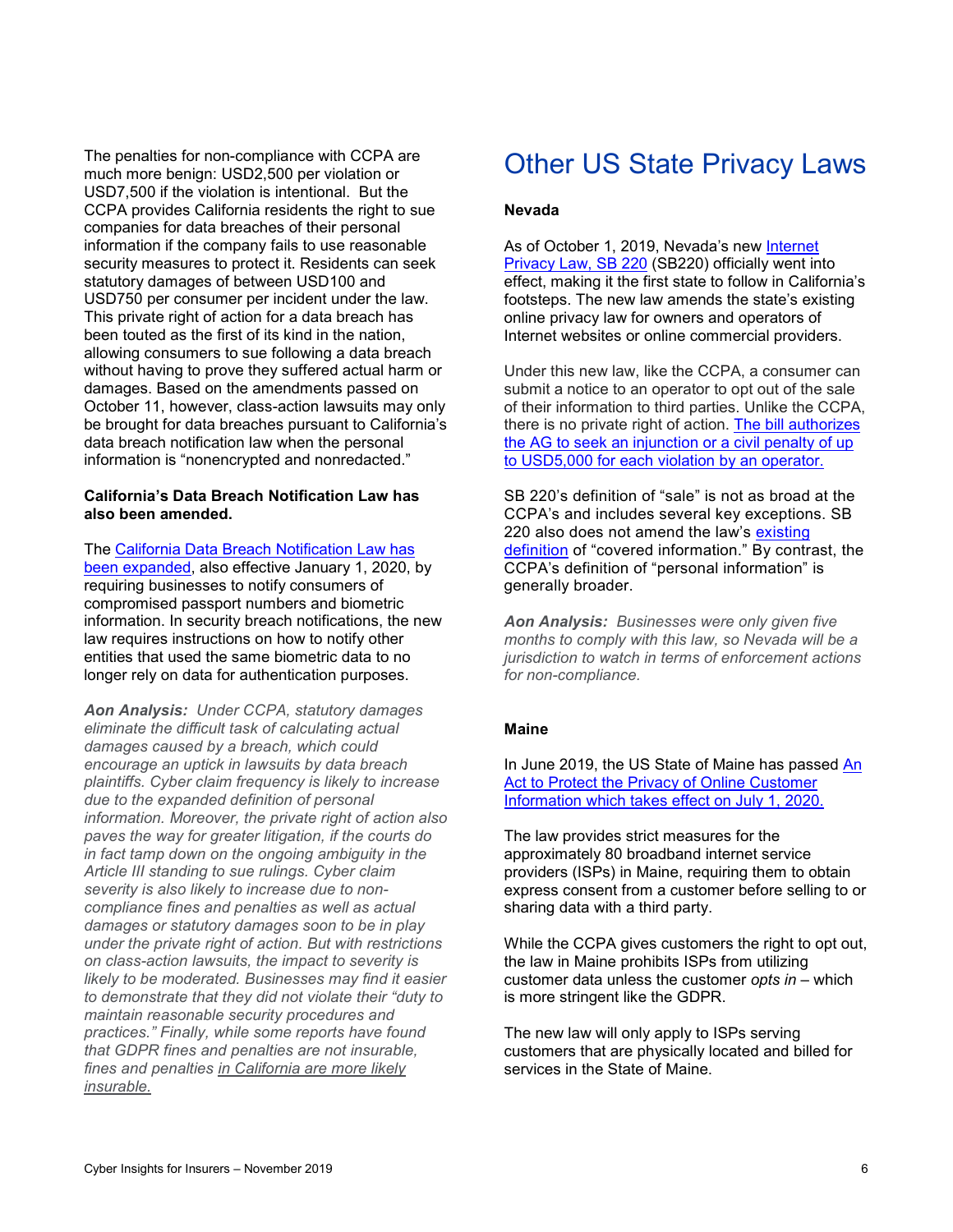*Aon Analysis: Once again, this law illustrates the differences and similarities – and the resulting compliance challenges – that businesses will face with the patchwork of US state laws.* 

#### **New York SHIELD Act**

On July 25, 2019, New York's governor signed into law the [Stop Hacks and Improve Electronic Data](https://legislation.nysenate.gov/pdf/bills/2019/S5575B)  [Security Act](https://legislation.nysenate.gov/pdf/bills/2019/S5575B) (the SHIELD Act), which amends the New York's data breach notification and cybersecurity law. The SHIELD applies to "any person or business that owns…computerized data which includes private information," regardless of corporate structure, revenues or location.

The SHIELD Act will apply to businesses and employers in New York – and may also apply to those with no physical presence in New York – imposing more expansive data breach notification requirements on companies by:

- *Broadening the scope* of "private information" to include personal information (such as a social security number or driver's license number), biometric information, and email addresses with their corresponding passwords or security questions and answers
- Expanding the definition of a security "breach" to *include unauthorized access* of computerized data that compromises the confidentiality, security, or integrity of private information
- *Expanding the territorial scope* of the breach notification requirement to any person or entity with private information of a New York resident. not just those conducting business in New York
- Updating the *notification requirements* and procedures that entities must follow when there has been a breach of private information
- Creating requirements for companies to implement *reasonable safeguards* to protect the confidentiality, security and integrity of private information.

Recent amendments provide some exceptions and clarify that businesses will be deemed compliant with SHIELD if they comply with another information security law such as HIPAA, the GLBA, or the

requirements of the New York Department of Financial Services. Such covered entities are not required to notify affected New York residents after a breach; however, companies must still notify the New York Attorney General, the Department of State Division of Consumer Protection, and the Division of the State Police regarding the breach.

Unlike the CCPA, the SHIELD Act does *not* authorize a private right of action or class action litigation. But similar to CCPA, the AG is authorized to bring enforcement actions, and violations may result in civil penalties. The SHIELD Act provides that the AG may seek an injunction, an award of damages for actual costs or losses incurred or a civil penalty of the greater of USD5,000 or up to USD20 per instance of failed notification (not to exceed USD250,000).

The SHIELD Act's breach notification amendments were effective on October 23, 2019, while the new data security requirements will take effect beginning March 21, 2020.

*Aon Analysis: Companies covered by SHIELD will likely have to report a greater number of cyber incidents to regulators, due to the expanded definitions of "private information" and of a "breach". Defining a data "breach" as unauthorized access is a much lower threshold than its traditional meaning, i.e. data exfiltration. As a result, it seems likely that cyber insurers will see an increase in claims frequency from companies covered by SHIELD. But claim severities appear unlikely to change much, given the relatively modest penalties imposed. If cyber insurance policies are found to cover these civil penalties, small businesses are most likely to benefit from the added protection.*

### **Conclusion**

*As we approach the inception of these myriad US state privacy laws, this complex web of regulation – and the absence of a federal privacy law – are becoming increasingly taxing to businesses. US underwriters and actuaries will have to keep track of these changes and the potential impacts to claims frequency and severity. For businesses of any size and scale, it is likely that both CCPA and SHIELD will apply, and insurers will have to adjust their views of risk accordingly.*